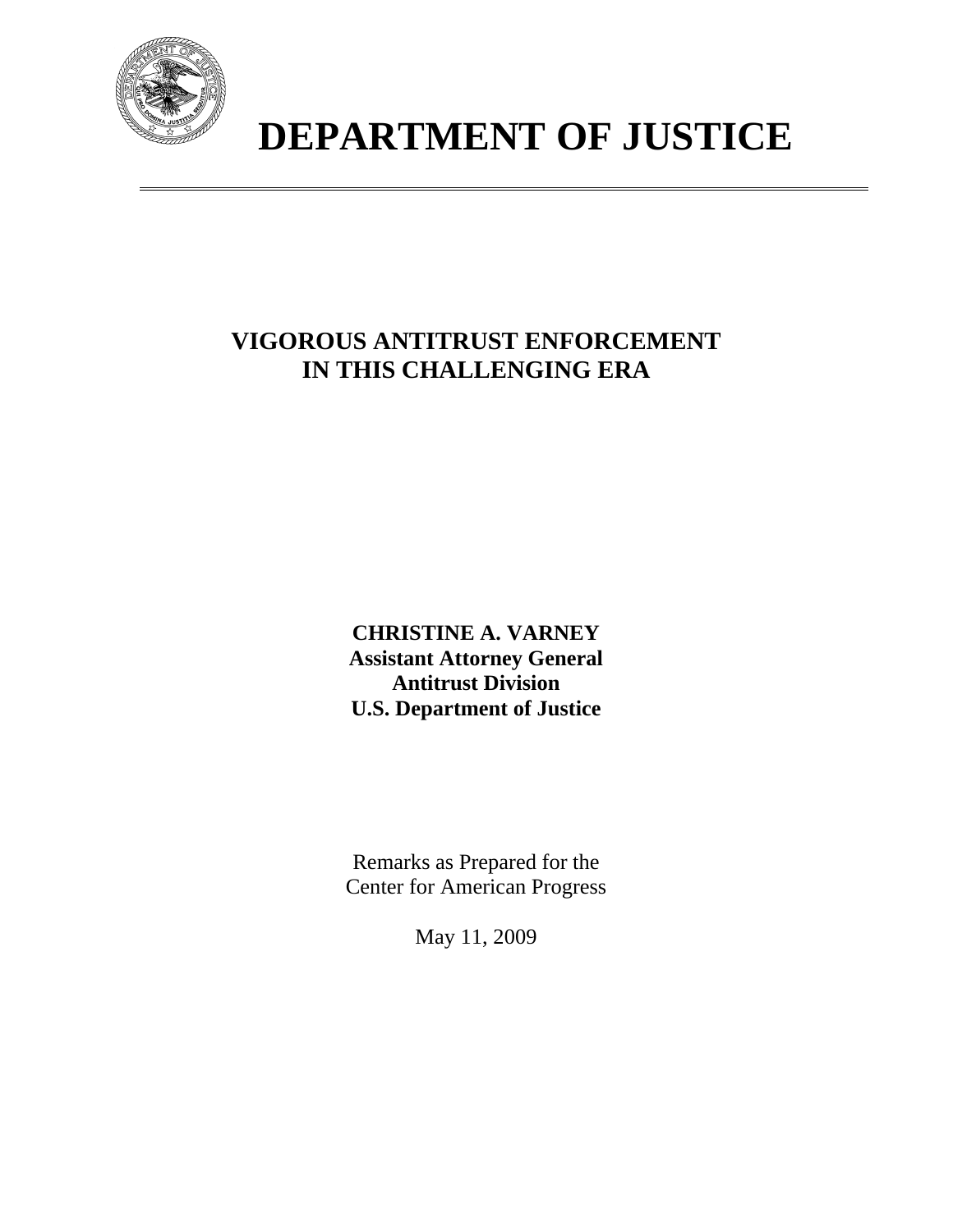#### **I. Introduction**

Good morning and on behalf of the Antitrust Division, I want to thank you for the opportunity to speak today about the importance of antitrust enforcement in a distressed economy. I am especially pleased to give my first public remarks as the Assistant Attorney General for Antitrust at the Center for American Progress, an institution dedicated to improving the ideas of Americans through bold policy and action.

 I have had a wonderful first month on the job. As I begin each day with the Division, I pass the photographs of all of the former AAGs for Antitrust. Among those photographs are former AAGs who faced the challenges posed by tumultuous economic conditions. Thurman Arnold is one. He served as the AAG for Antitrust just after the Great Depression, and the Antitrust Division played a very active role in bringing competition back to the market during his tenure. I keep such luminaries in mind as I consider the great challenges that lie ahead of us.

 I want to talk with you today about three issues. First, I want to address the role of antitrust enforcement in a distressed economy. Second, I want to discuss the Antitrust Division's approach to enforcement regarding single-firm conduct under Section 2 of the Sherman Act. Finally, I want to share my thoughts on the challenges we face going forward.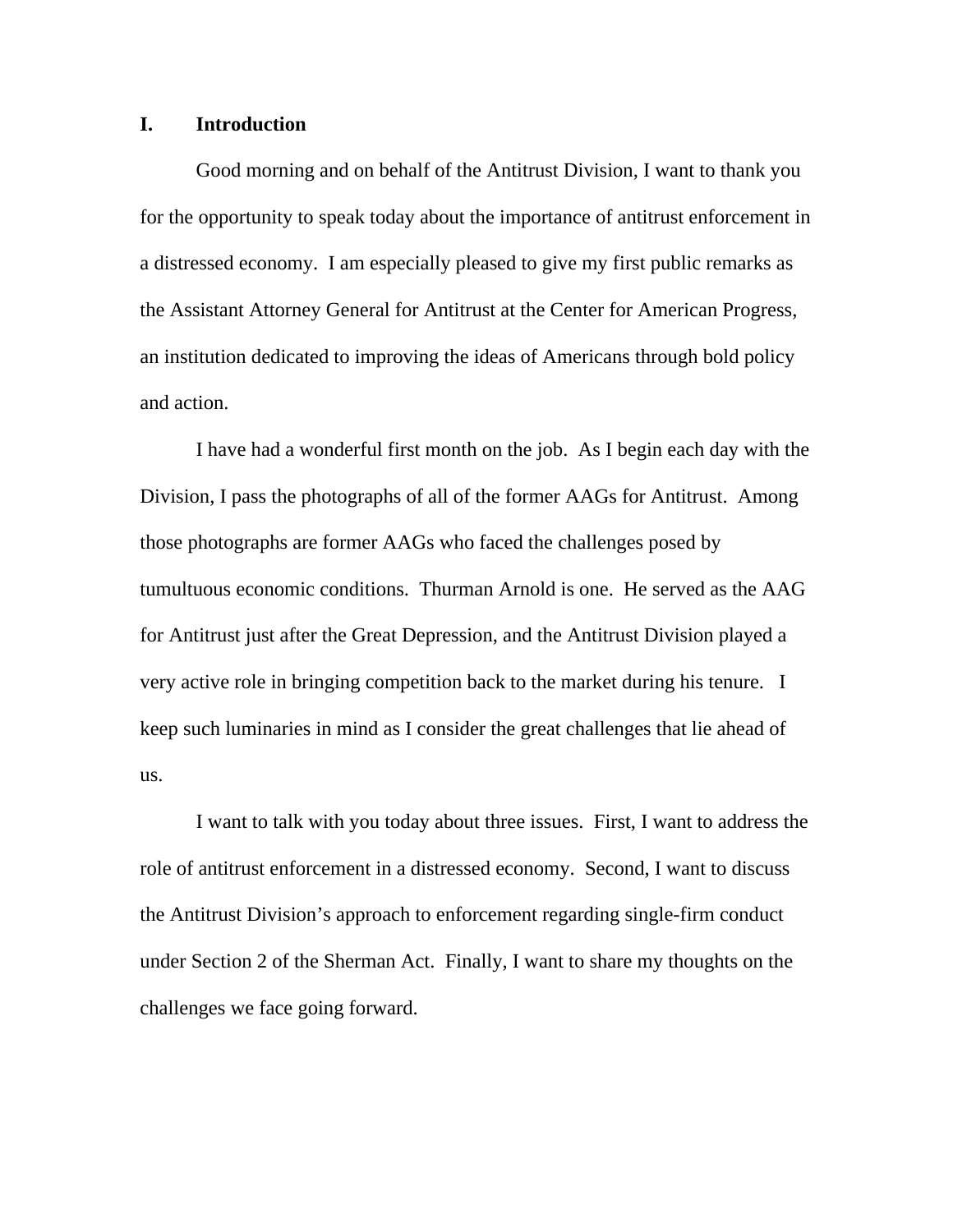### **II. Lessons Learned From Prior Economic Crises: National Industrial Recovery Act and Industrial Codes**

 The question on every American's mind is: "*What can the Government do to help ease consumers' burden in these troubled economic times*?" This question is particularly pressing for the Antitrust Division, which in the past has come forward to play a significant role in response to economic crises. It is time for the Antitrust Division to step forward again. I believe this country's prior experience in responding to economic crises must be considered in evaluating our response to current market conditions. As Shakespeare once put it  $-$  "what's past is prologue." In particular, I have considered the Government's response to the market conditions that followed the Great Depression, and I believe there are important lessons we can learn from that era.

 At the turn of the century, after the passage of the Sherman Act, our country faced catastrophic events: the Panic of 1907 and World War I. The latter event brought a close to the Government's previous commitments to trust-busting. This lack of interest in antitrust enforcement continued through the 1920s. Significantly, the onset of the Great Depression did not cause the nation to reconsider the damaging effects of cartelization on economic performance. Instead of reinvigorating antitrust enforcement, the Government took the opposite tack. Legislation was passed in the 1930s that effectively foreclosed competition. The National Industrial Recovery Act ("NIRA"), which created the National Recovery Administration ("NRA"), allowed industries to create a set of industrial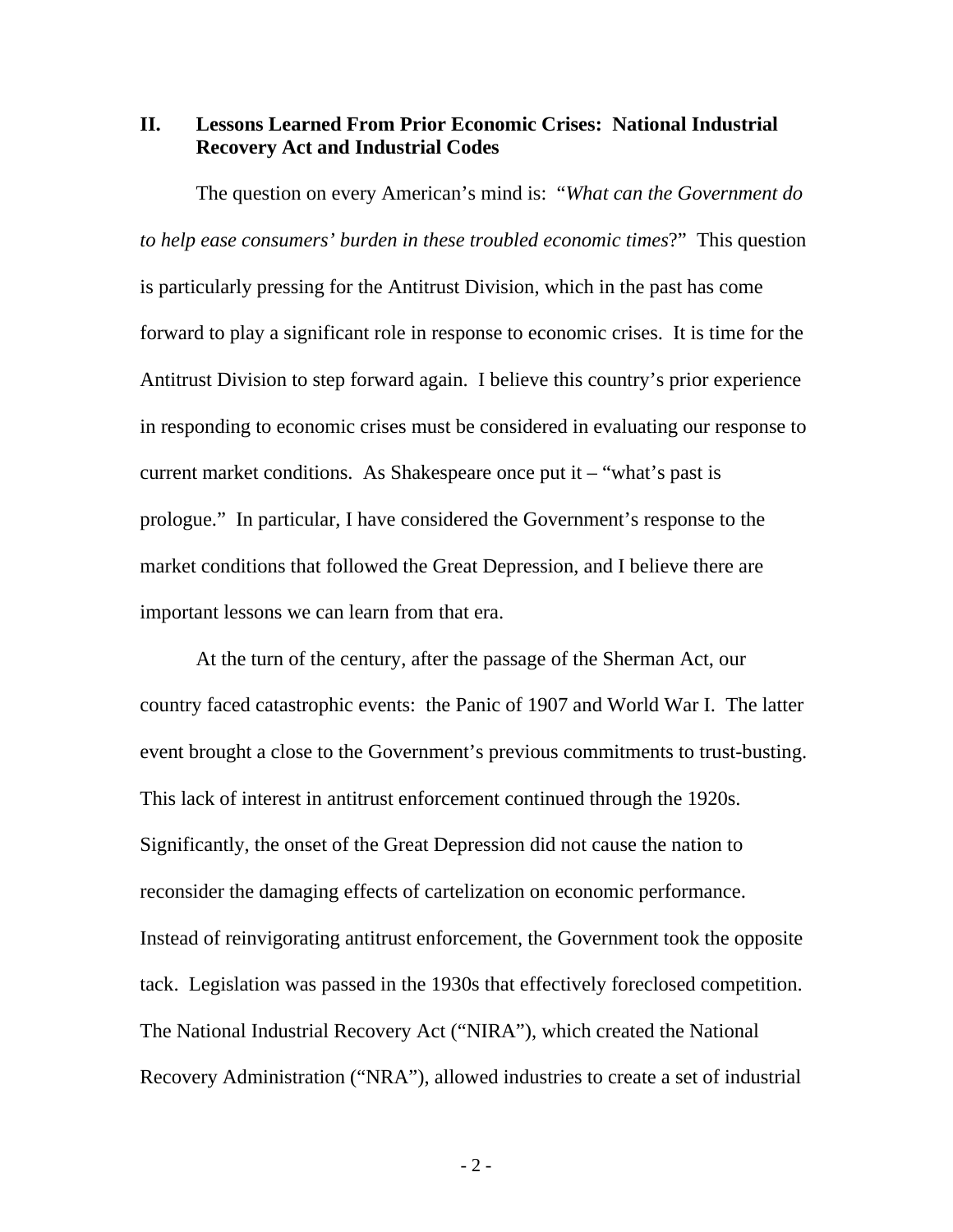codes. These "codes of fair competition" set industries' prices and wages, established production quotas, and imposed restrictions on entry.

At the core of the NIRA was the idea that low profits in the industrial sectors contributed to the economic instability of those times. The purpose of the industrial codes was to create "stability" – *i.e.*, higher profits – by fostering coordinated action in the markets. The codes developed following the passage of the NIRA governed many of America's major industrial sectors: lumber, steel, oil, mining, and automobiles. Under this legislation, the Government assisted in the enforcement of the codes if firms contributed to a coordinated effort by permitting unionization and engaging in collective bargaining.

What was the result of these industrial codes? Competition was relegated to the sidelines, as the welfare of firms took priority over the welfare of consumers. It is not surprising that the industrial codes resulted in restricted output, higher prices, and reduced consumer purchasing power.

It was not until 1937, during the second Roosevelt Administration, that the country saw a revival of antitrust enforcement. From 1937-1939, the number of antitrust cases initiated by the Antitrust Division jumped to 48 cases, a significant up-tick from the 15 cases filed in the preceding three years. Under the leadership of Thurman Arnold, who served as the AAG for Antitrust from 1938 until 1943, the Department continued its enforcement efforts. As Thurman Arnold later commented, the Roosevelt Administration "was responsible for the first sustained program of antitrust enforcement on a nationwide scale" that the country had ever

- 3 -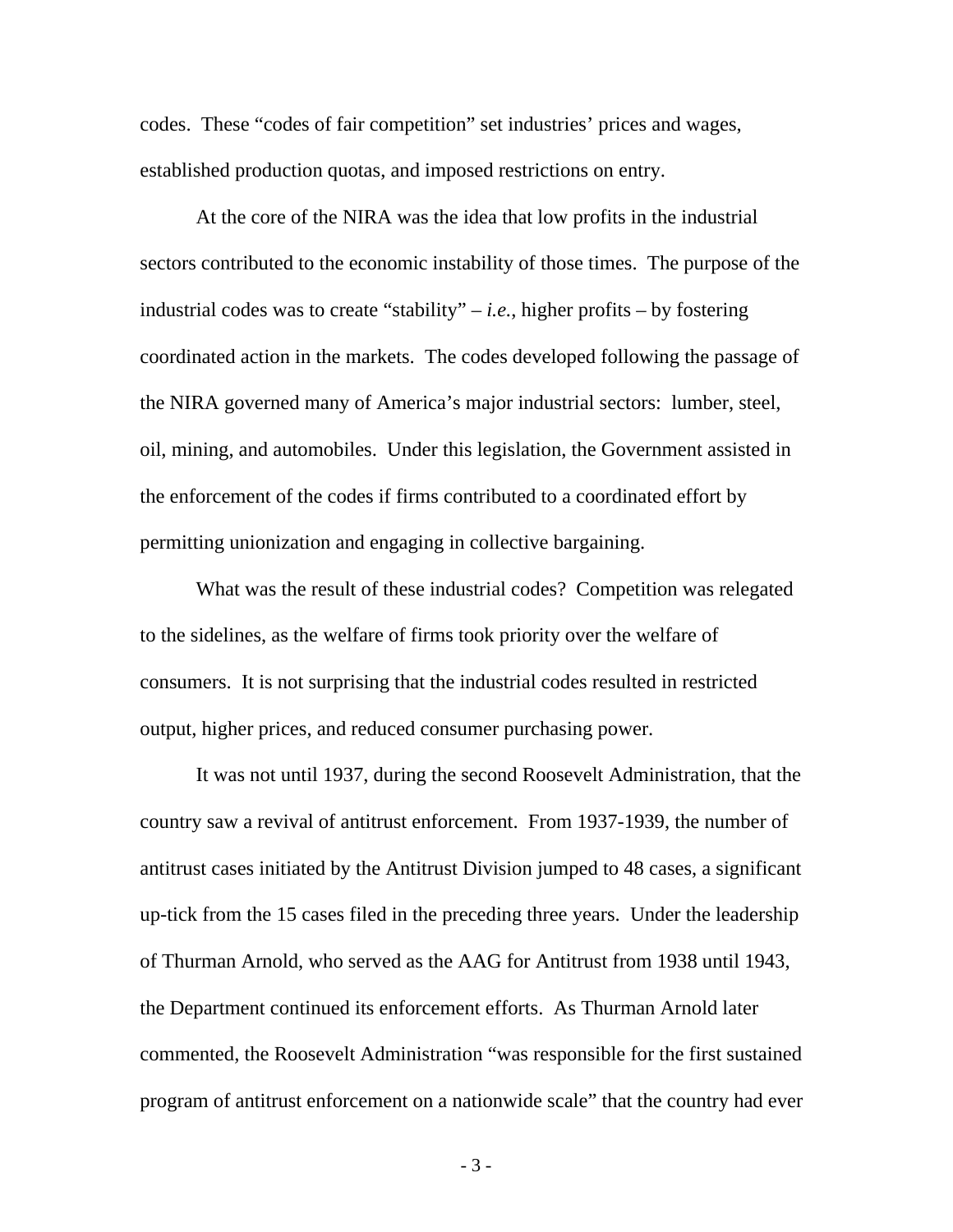had. The cases brought by the Antitrust Division during this era represented the beginning of a strengthened competition policy. Thurman Arnold's legacy of vigorous antitrust enforcement was thus a cornerstone of the New Deal's economic agenda and a part of that era's legacy for modern economic policy.

The lessons learned from this historical example are twofold. First, there is no adequate substitute for a competitive market, particularly during times of economic distress. Second, vigorous antitrust enforcement must play a significant role in the Government's response to economic crises to ensure that markets remain competitive.

This country's prior experience raises the question of whether current economic challenges reflect a "failure of antitrust." In other words, could United States antitrust authorities have done more? As many observers agree, in past years, with the exception of cartel enforcement, the pendulum swung too far from Thurman Arnold's legacy of vigorous enforcement.

Americans have seen firms given room to run with the idea that markets "self-police," and that enforcement authorities should wait for the markets to "selfcorrect." It is clear to anyone who picks up a newspaper or watches the evening news that the country has been waiting for this "self-correction," spurred innovation, and enhanced consumer welfare. But these developments have not occurred. Instead, we now see numerous markets distorted. We are also seeing some firms fail and take American consumers with them. It appears that a combination of factors, including ineffective government regulation, ill-considered

- 4 -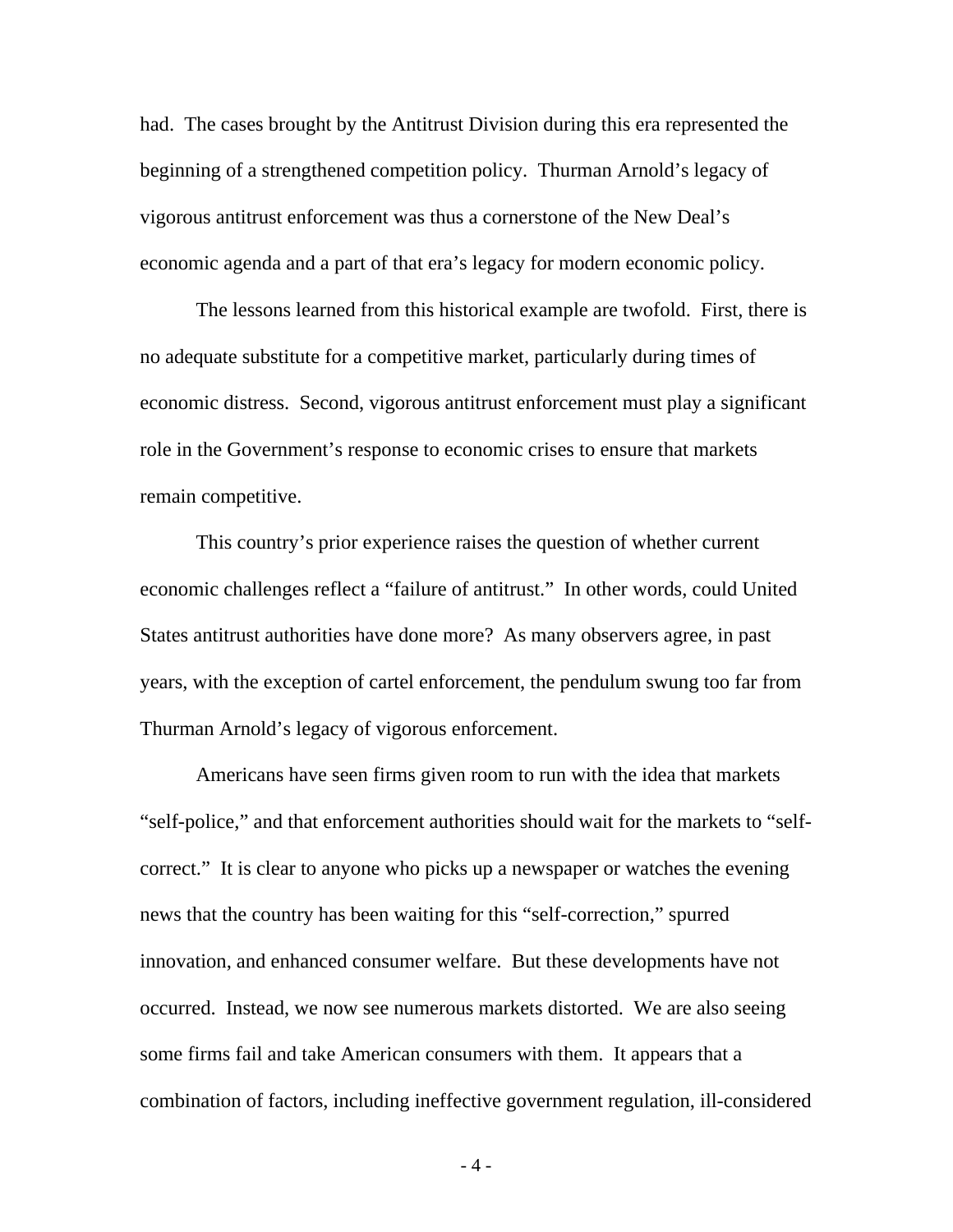deregulatory measures, and inadequate antitrust oversight contributed to the current conditions. I believe that these extreme conditions require a recalibration of economic and legal analysis and theories, and a clearer plan for action. As antitrust enforcers, we cannot sit on the sidelines any longer – both in terms of enforcing the antitrust laws and contributing to sound competition policy as part of our nation's economic strategy.

#### **III. Actions Ahead: Enforcement Priorities**

#### Section 2 Enforcement

The Antitrust Division must step forward and take a leading role in the development of the Government's multi-faceted response to the current market conditions. Vigorous antitrust enforcement action under Section 2 of the Sherman Act will be part of the Division's critical contribution to this response.

Just as I do, my predecessors in the Antitrust Division saw the need for a clear Department policy regarding enforcement under Section 2 of the Sherman Act. Starting in June 2006, the Department of Justice, with the aid of the Federal Trade Commission, embarked on a year-long series of joint hearings to study issues relating to enforcement of Section 2 against single-firm conduct. The goal of these efforts was to clarify the analytical framework for assessing the legality of single-firm conduct and to provide guidance to the courts, antitrust counselors, and the business community. In September 2008, after review and analysis of the extensive hearing record, the Department of Justice issued its report, entitled "*Competition and Monopoly: Single-Firm Conduct Under Section 2 of the* 

- 5 -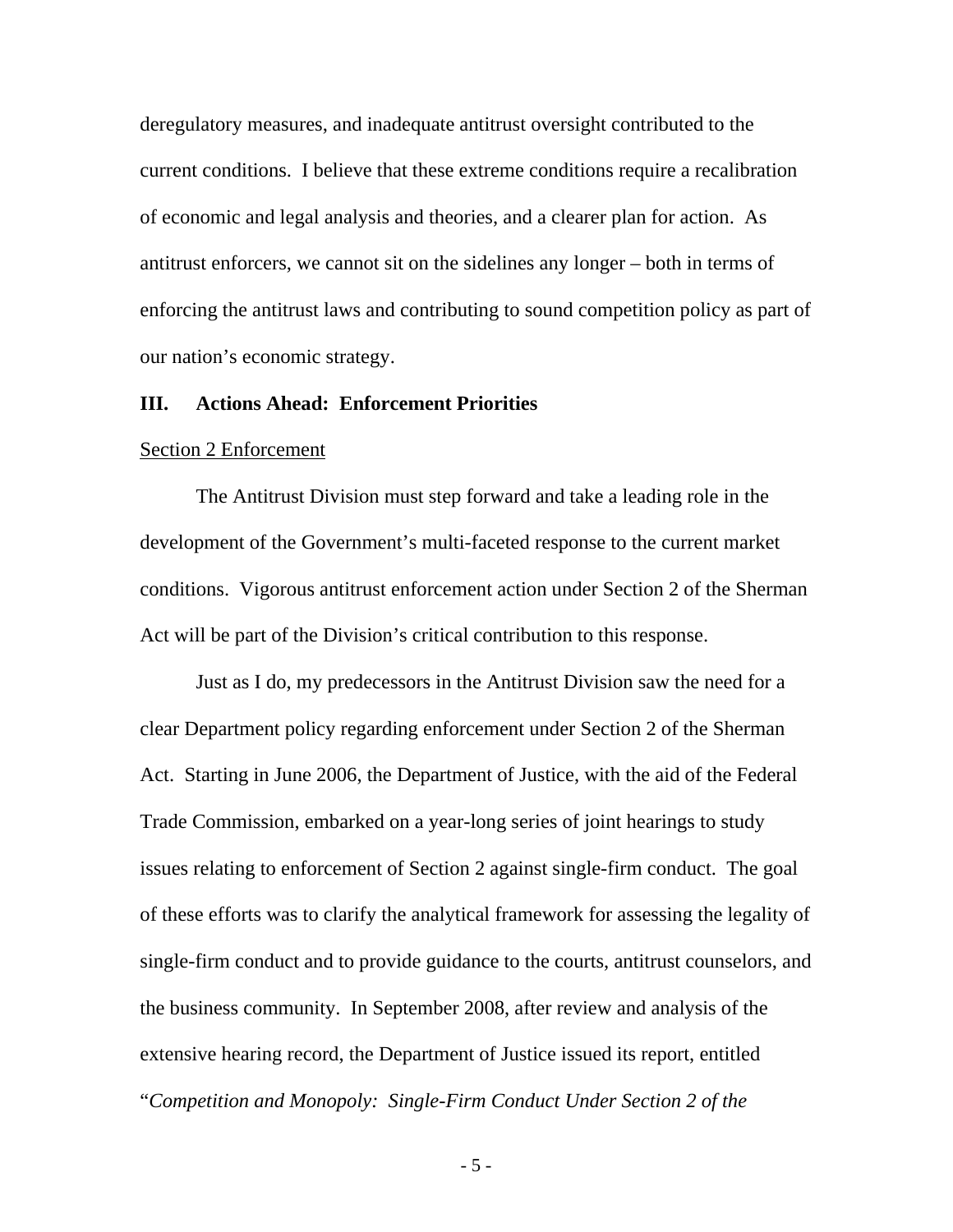Sherman Act."<sup>[1](#page-6-0)</sup> The Section 2 Report reflects a significant effort by my predecessors and the FTC in collecting and evaluating the opinions and expertise of antitrust enforcement officials from the United States and abroad, leading economists and legal scholars, antitrust practitioners, and representatives of the business community. To its credit, the Report provides a comprehensive evaluation of the history of single-firm enforcement and careful consideration of the risks and benefits of particular enforcement strategies. The Report's ultimate conclusions, however, miss the mark. In my view, the greatest weakness of the Section 2 Report is that it raises many hurdles to Government antitrust enforcement.

At the core of the Section 2 Report are several critiques of 1960s antitrust enforcement policy, which, taken to their extremes, counsel in favor of a significant limitation of Section 2 enforcement. The Report sounds a call of great skepticism regarding the ability of antitrust enforcers – as well as antitrust courts – to distinguish between anticompetitive acts and lawful conduct, and raises the related concern that the failure to make proper distinctions may lead to "over-deterrence" with regard to potentially procompetitive conduct.<sup>[2](#page-6-1)</sup> I do not share these concerns. I strongly believe that antitrust enforcers are able to separate the wheat from the chaff in identifying exclusionary and predatory acts. As Judge

 $\overline{a}$ 

<span id="page-6-0"></span><sup>1</sup> *Competition and Monopoly: Single-Firm Conduct Under Section 2 of the Sherman Act*, UNITED STATES DEPARTMENT OF JUSTICE (2008) ("Section 2 Report" or the "Report"). 2

<span id="page-6-1"></span>This sentiment was expressed by a majority of FTC Commissioners upon the publication of the Section 2 Report in September 2008. Statement of Commissioners Harbour, Leibowitz and Rosch on the Issuance of the Section 2 Report by the Department of Justice, FEDERAL TRADE COMMISSION, at 3-4 (Sept. 8, 2008).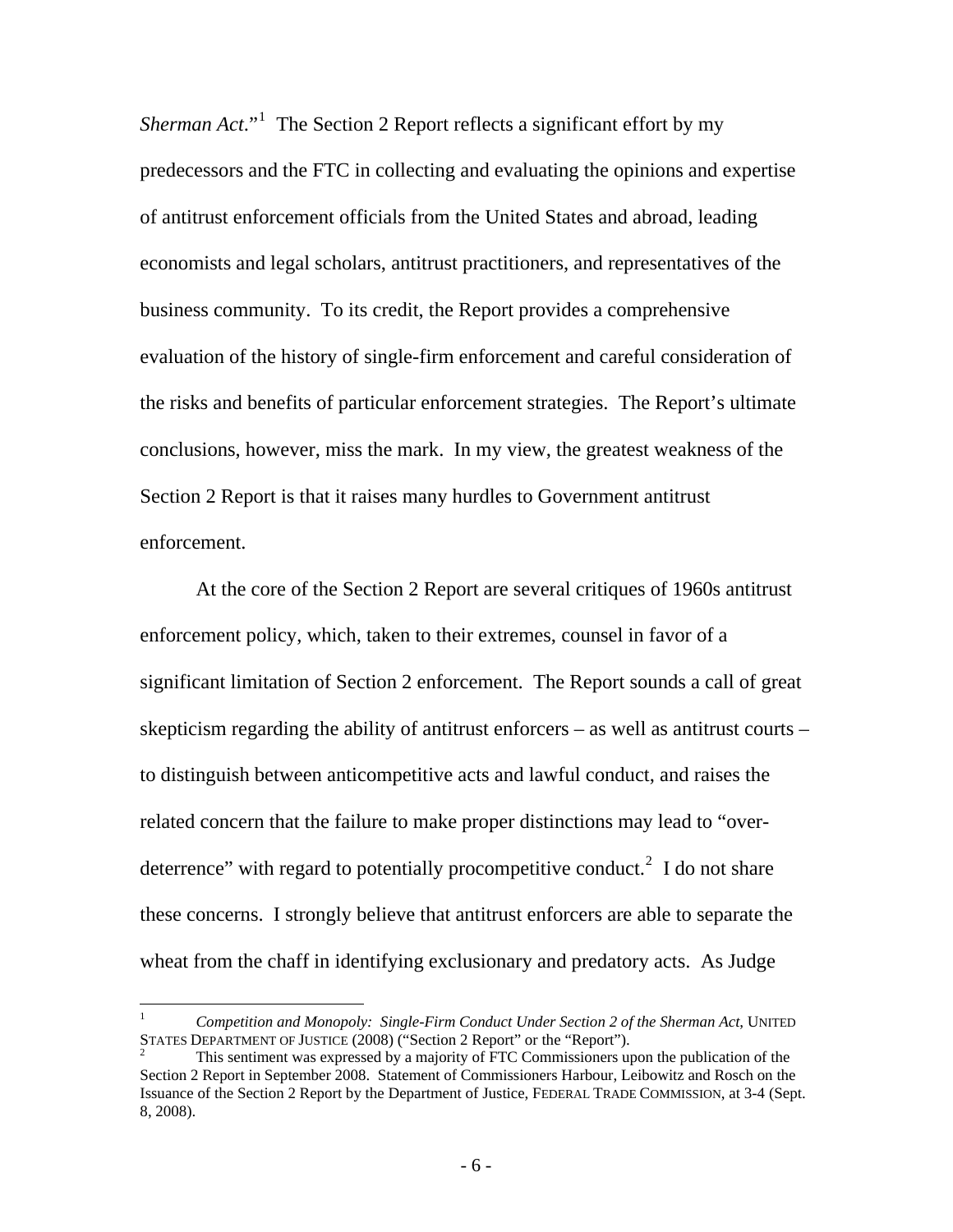Posner explained, "antitrust doctrine is supple enough…to take in stride the competitive issues presented by the new economy."[3](#page-7-0)

The Section 2 Report also characterizes a dominant firm's ability to act efficiently as a core concern in evaluating any possible anticompetitive impact of its conduct.<sup>[4](#page-7-1)</sup> There is no dispute that the evaluation of potential economic efficiencies is an important aspect of the analysis of firm conduct. The Report, however, goes too far in evaluating the importance of preserving possible efficiencies and understates the importance of redressing exclusionary and predatory acts that result in harm to competition, distort markets, and increase barriers to entry. The ultimate result is that consumers are harmed through higher prices, reduced product variety, and slower innovation.<sup>[5](#page-7-2)</sup> Accordingly, I believe the Section 2 Report loses sight of an ultimate goal of antitrust laws – the protection of consumer welfare.

With its twin bases for skepticism, the Report counsels in favor of the exercise of extreme caution in enforcing Section 2 and calls for the adoption of a number of safe harbors for certain conduct within its reach. While there is no question that Section 2 cases present unique challenges (for example, in the fashioning of injunctive remedies), the Report advocates extreme hesitancy in the

<span id="page-7-0"></span> $\frac{1}{3}$ Richard A. Posner, *Antitrust in the New Economy*, 69 ANTITRUST L.J. 925, 925 (2001). 4

<span id="page-7-1"></span>For a thoughtful development of the basis for this concern, see William E. Kovacic, *The Intellectual DNA of Modern U.S. Competition Law for Dominant Firm Conduct: The Chicago/Harvard Double Helix*, 2007 COLUM. BUS. L. REV. 1, 35-38. 5

<span id="page-7-2"></span>Harvey J. Goldschmidt, *Comment on Herbert Hovenkamp and the Dominant Firm: The Chicago School Has Made Us Too Cautious About False Positives and the Use of Section 2 of the Sherman Act*, in HOW THE CHICAGO SCHOOL OVERSHOT THE MARK 123 (Robert Pitofsky ed., 2008).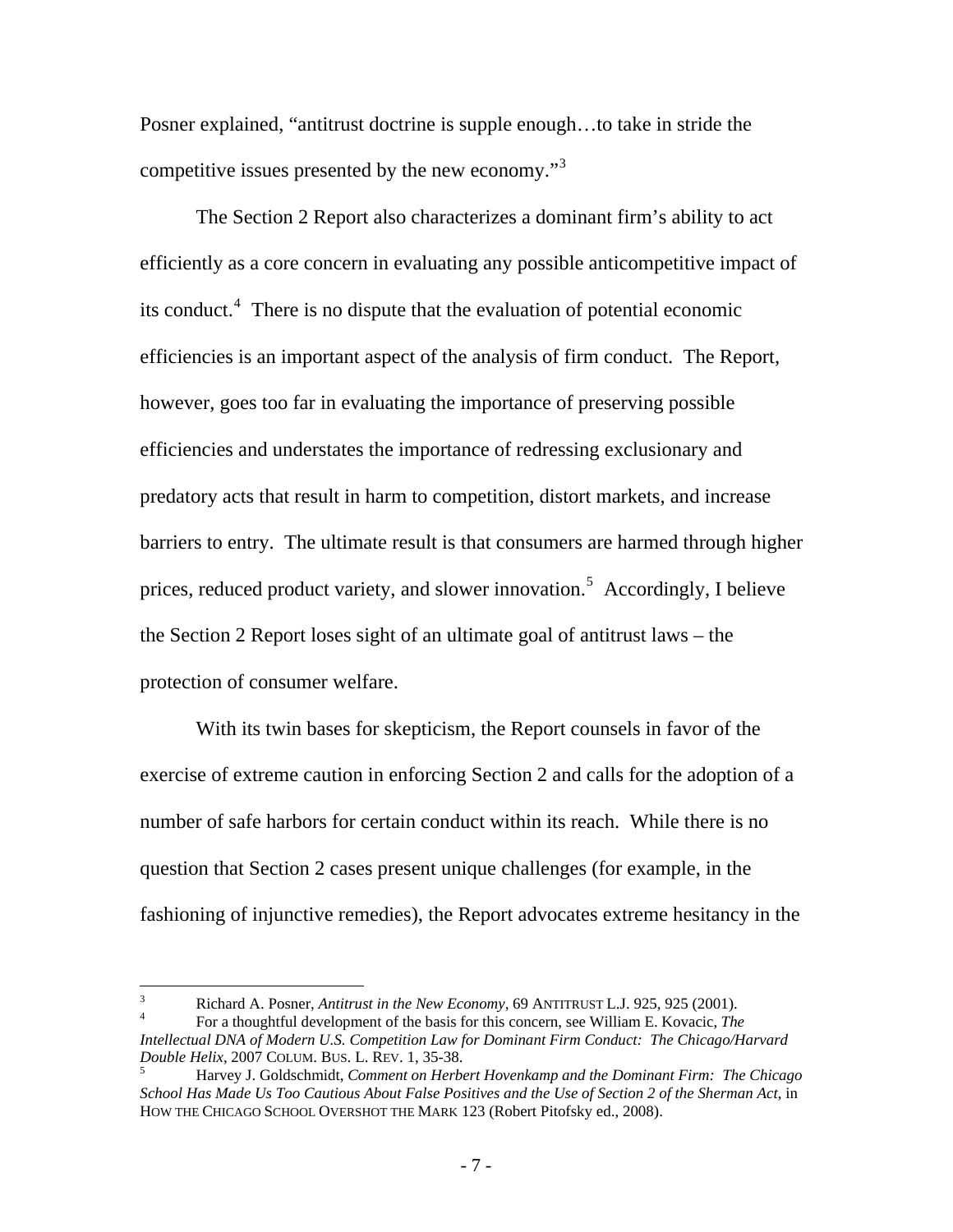face of potential abuses by monopoly firms.  $6\,$  $6\,$  We must change course and take a new tack.

For these reasons, I hereby withdraw the Section 2 Report by the Department of Justice. Thus, effective today, May 11, 2009, the Section 2 Report no longer represents the policy of the Department of Justice with regard to antitrust enforcement under Section 2 of the Sherman Act. The Report and its conclusions should not be used as guidance by courts, antitrust practitioners, and the business community.

In withdrawing the Section 2 Report, I make specific reference to the Report's conclusions. In particular, Chapter 3 of the Section 2 Report concludes that where conduct-specific tests are not applicable, "the disproportionality test is likely to be the most appropriate test[.]"<sup>[7](#page-8-1)</sup> With this baseline, conduct is only considered anticompetitive where it results in harm to competition that is disproportionate to consumer benefits and to the economic benefits to the defendant. In other words, the anticompetitive harm must substantially outweigh procompetitive benefits to be actionable. The Report's adoption of the disproportionality test reflects an excessive concern with the risks of overdeterrence and a resulting preference for an overly lenient approach to enforcement. The failing of this approach is that it effectively straightjackets antitrust enforcers and courts from redressing monopolistic abuses, thereby

<span id="page-8-0"></span> $\frac{1}{6}$ *See* note 2 *supra*. 7

<span id="page-8-1"></span>Section 2 Report at 45-46.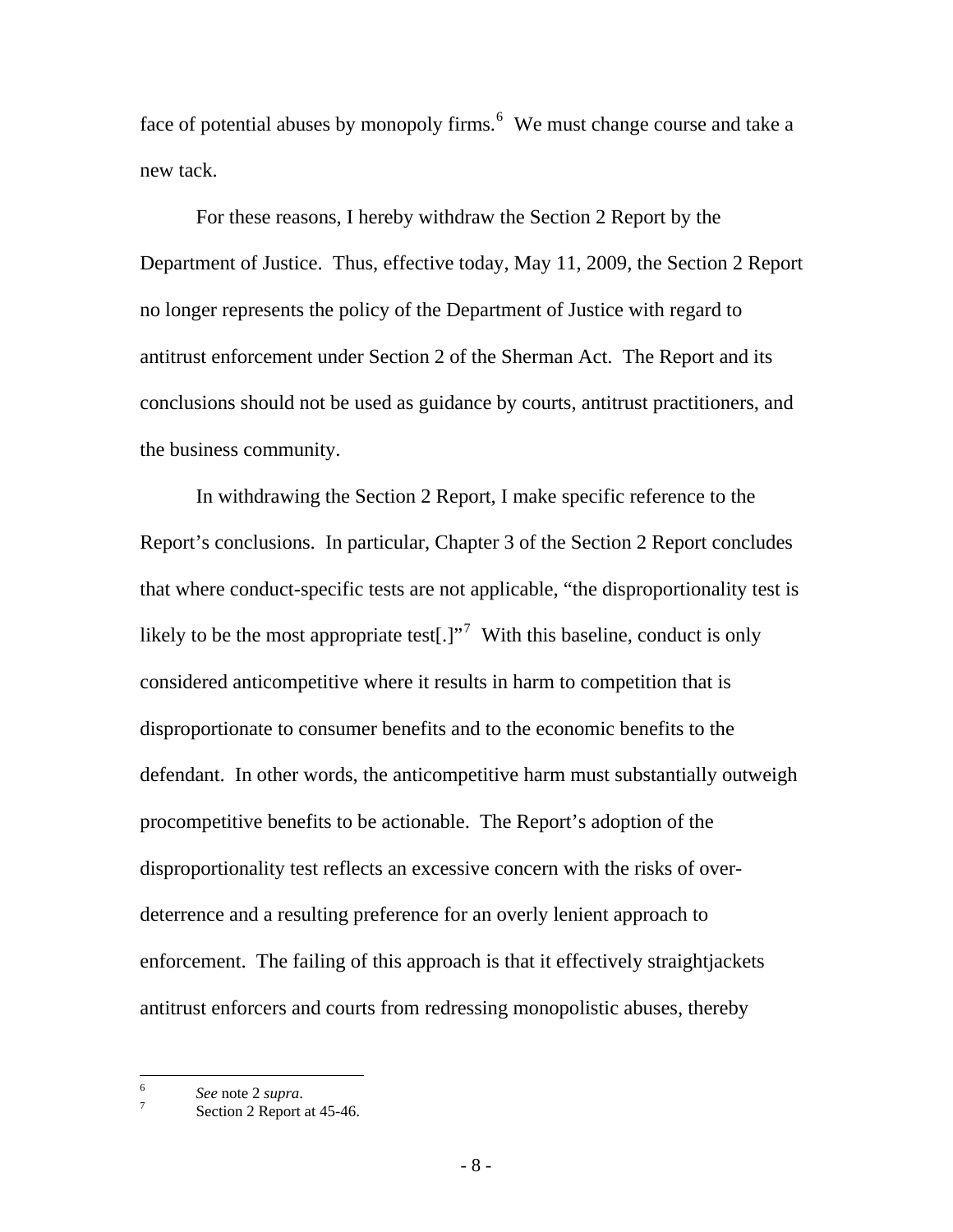allowing all but the most bold and predatory conduct to go unpunished and undeterred.

While the Department is not proposing any one specific test to govern all Section 2 matters at this time, I believe the balanced analyses reflected in the leading cases interpreting the reaches of the Sherman Act provide important guidance in this regard. In particular, leading Section 2 cases – from *Lorain*  Journal v. United States<sup>[8](#page-9-0)</sup> to Aspen Skiing Co. v. Aspen Highlands Skiing Corp.<sup>[9](#page-9-1)</sup> to *United States v. Microsoft*<sup>[10](#page-9-2)</sup> – highlight a common concern regarding the harmful effects of a monopolist's exclusionary or predatory conduct on competition and, ultimately, consumers. Reinvigorated Section 2 enforcement will thus require the Division to go "back to the basics" and evaluate single-firm conduct against these tried and true standards that set forth clear limitations on how monopoly firms are permitted to behave. There can be no better charter for our return to fundamental principles of antitrust enforcement.

In 1951, the Supreme Court laid down a marker for Section 2 enforcement in its decision in *Lorain Journal*. [11](#page-9-3) In that case, the Court made a clear step forward in identifying single firm conduct that crossed the line separating lawful, fair competition from exclusionary, anticompetitive acts.<sup>[12](#page-9-4)</sup>

 8 342 U.S. 143 (1951).

<span id="page-9-1"></span><span id="page-9-0"></span><sup>9</sup> <sup>9</sup> 472 U.S. 585 (1985).

<span id="page-9-2"></span> $^{10}$  253 F.3d 34 (D.C. Cir. 2001) (en banc).<br> $^{11}$  242 U.S. et 155

<span id="page-9-3"></span> $\frac{11}{12}$  342 U.S. at 155.

<span id="page-9-4"></span><sup>12</sup> Indeed, in his seminal work, *Antitrust Paradox*, Judge Bork points to *Lorain Journal* as a touchstone for Section 2 enforcement. *See* Robert H. Bork, ANTITRUST PARADOX: A POLICY AT WAR WITH ITSELF 344-46 (1978); *see also* Robert H. Bork, Letter to the Editor, WALL STREET JOURNAL (May 15, 1998).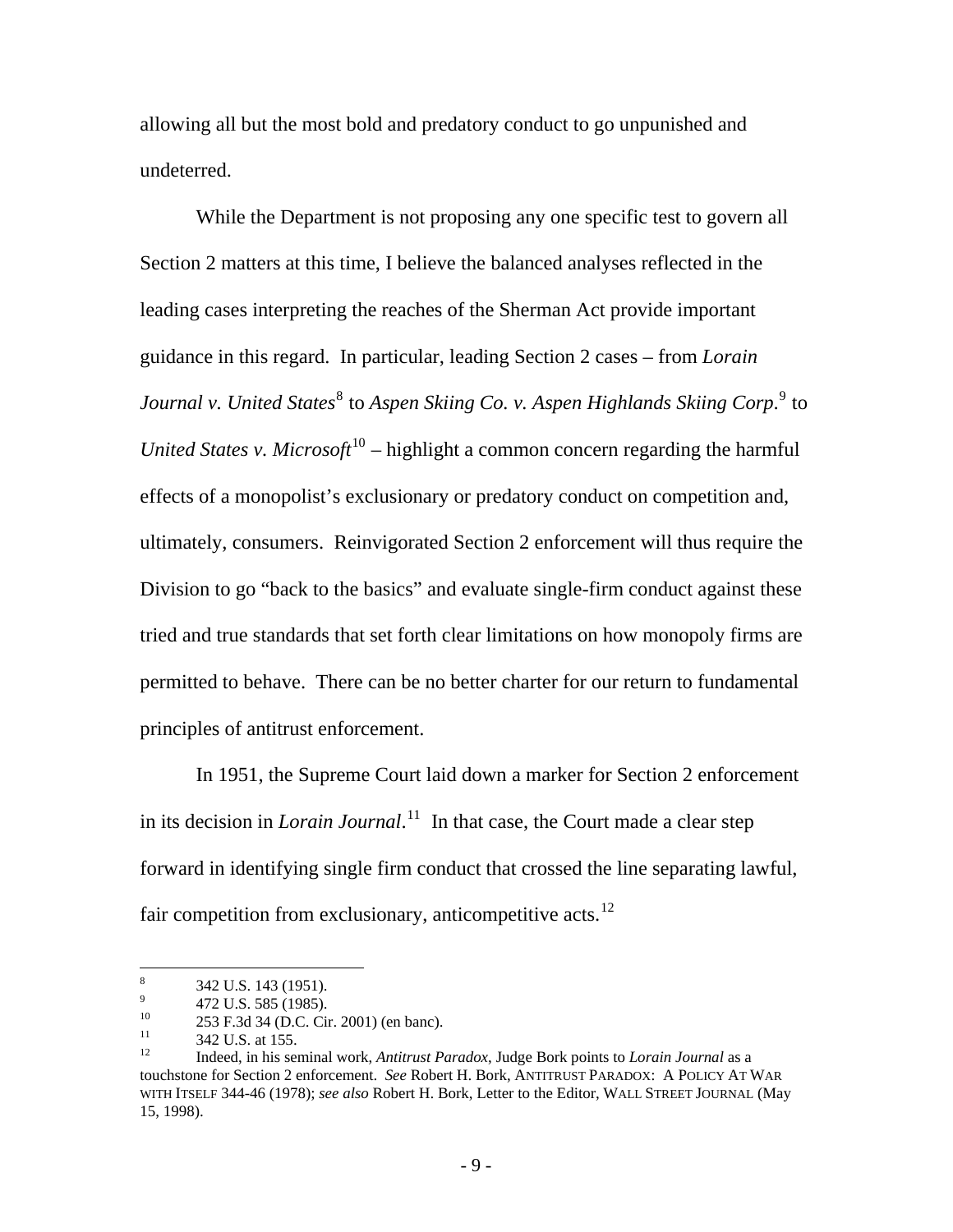The Court addressed the conduct of a newspaper publisher, which was the only business disseminating news and advertising in an Ohio town until a small radio station began broadcasting in a neighboring community.<sup>[13](#page-10-0)</sup> The publisher, perceiving a threat posed by the radio station, took action to destroy this competitor.<sup>[14](#page-10-1)</sup> The publisher refused to sell advertising space to any parties that also used the radio station for local advertising.<sup>[15](#page-10-2)</sup> This practice forced numerous advertisers to refrain from using the radio station for advertising.<sup>[16](#page-10-3)</sup> The publisher's actions also threatened to deprive surrounding communities of their only nearby radio station.<sup>[17](#page-10-4)</sup> The Court found that the publisher's conduct violated Section 2 because its acts were plainly exclusionary in their ultimate effect, were not justified by any legitimate reason, and were aimed at the "complete destruction and elimination" of the radio station.<sup>[18](#page-10-5)</sup>

In light of the publisher's purpose to create or maintain a monopoly and the plainly anticompetitive impact of its conduct, the *Lorain Journal* decision expressly rejected the claim that the publisher had a "right as a private business concern to select its customers and to refuse to accept advertisements from whomever it pleases."[19](#page-10-6) As the Court explained its critical point: "*We do not dispute the general right. But the word 'right' is one of the most deceptive of* 

<span id="page-10-6"></span><span id="page-10-5"></span>

<span id="page-10-0"></span><sup>13</sup> 

<span id="page-10-2"></span>

<span id="page-10-3"></span>

<span id="page-10-4"></span>

<span id="page-10-1"></span><sup>13&</sup>lt;br>
14 *Id.* at 148-50.<br>
15 *Id.* at 149-50.<br>
16 *Id.*<br>
17 *Id.* at 150.<br>
18 *Id.* 153, 155 (internal citations omitted).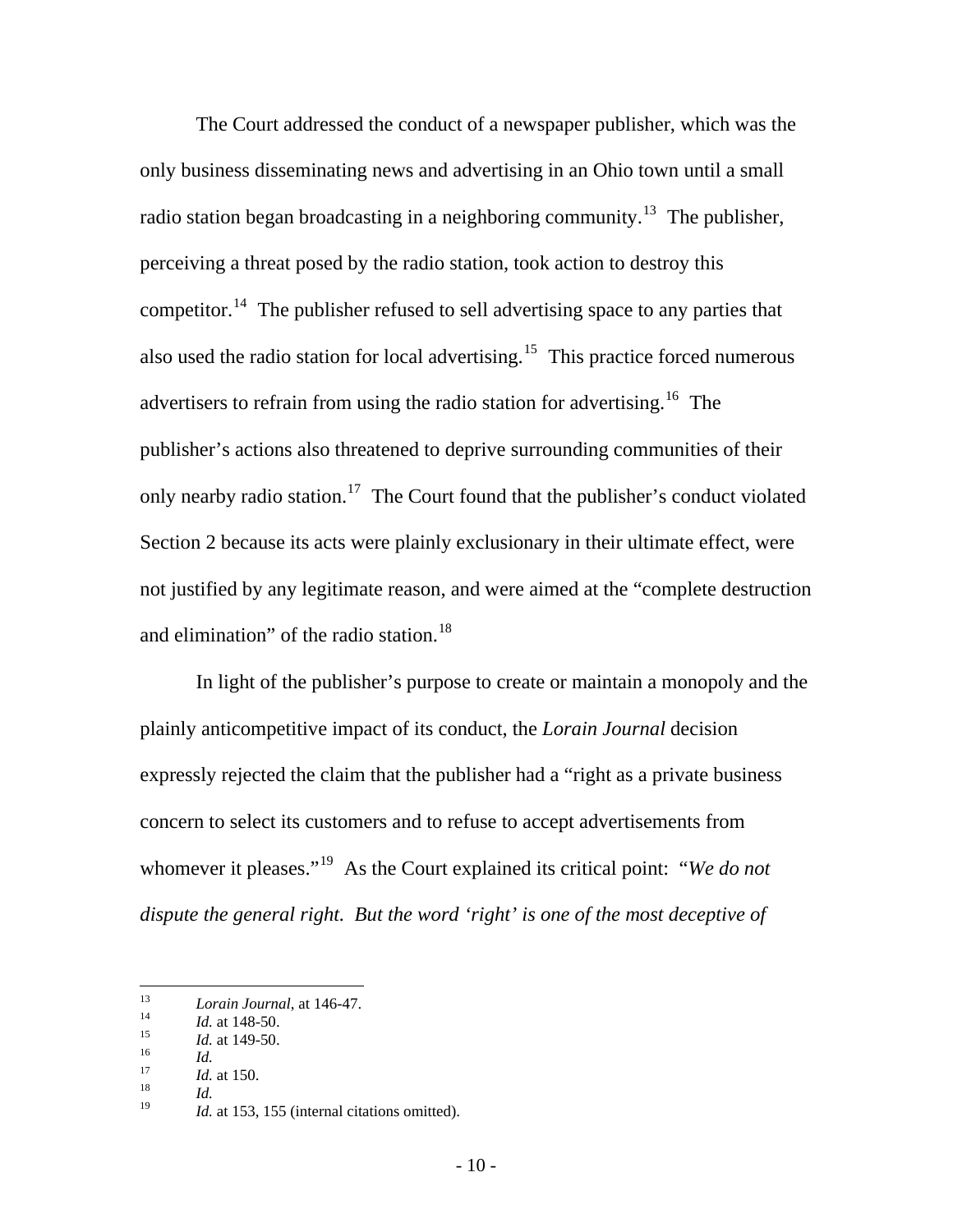*pitfalls…Most rights are qualified*."[20](#page-11-0) Consequently, the Court called for an injunction restraining the publisher from refusing to accept advertising from entities that also advertised in other media. $^{21}$  $^{21}$  $^{21}$ 

The decisions that followed *Lorain Journal* echoed the Supreme Court's admonition to dominant firms regarding exclusionary and predatory conduct, and filled out the roadmap for Section 2 enforcement. In *Aspen Skiing Co.*<sup>[22](#page-11-2)</sup> the Court again considered whether a monopolist can refuse to deal with its competitors, and reaffirmed that any such right is not unqualified.<sup>[23](#page-11-3)</sup> In that case, the Court considered the conduct of Ski Co., the owner of three of the four major downhill skiing facilities in Aspen, Colorado.<sup>[24](#page-11-4)</sup> After several years of cooperating with Highlands, the owner of the fourth Aspen skiing facility, to issue interchangeable ski passes that could be used at all four facilities, Ski Co. discontinued the practice. Ski Co. offered to reinstate the 4-area pass only if Highlands would accept a fixed percentage of the revenue, which was considerably below Highlands's historical average revenue.<sup>[25](#page-11-5)</sup> After Highlands refused to accept Ski Co.'s offer to reinstate the 4-area pass, Ski Co. embarked upon a national advertising campaign that strongly implied to visitors that there were only three

<span id="page-11-1"></span><span id="page-11-0"></span> $20\,$ 

<span id="page-11-2"></span>

<sup>&</sup>lt;sup>20</sup>*Id.* (internal citations omitted).<br><sup>21</sup> *Id.* at 156-58. 22 472 U.S. 585 (1985). While commentators have debated the implications of the Supreme Court's decisions in *Pacific Bell Telephone Co. v. Linkline Communications, Inc.*, – U.S. – , 129 S. Ct. 1109 (2009), and *Verizon Communications Inc. v. Law Offices of Curtis v. Trinko, LLP*, 540 U.S. 398 (2004), on the scope of the Section 2 analysis set forth in *Aspen Skiing*, particularly as it applies in limited, specific sectors subject to significant and specialized regulatory overlay, there is no question that these decisions reaffirmed *Aspen Skiing*'s limits on a monopolist's ability to engage in exclusionary or predatory conduct.<br><sup>23</sup> 472 U.S. at 609-10.<br><sup>24</sup> 47 at 587 90.

<span id="page-11-3"></span>

<span id="page-11-5"></span><span id="page-11-4"></span><sup>24</sup>*Id.* at 587-90. 25 *Id.* at 592-93.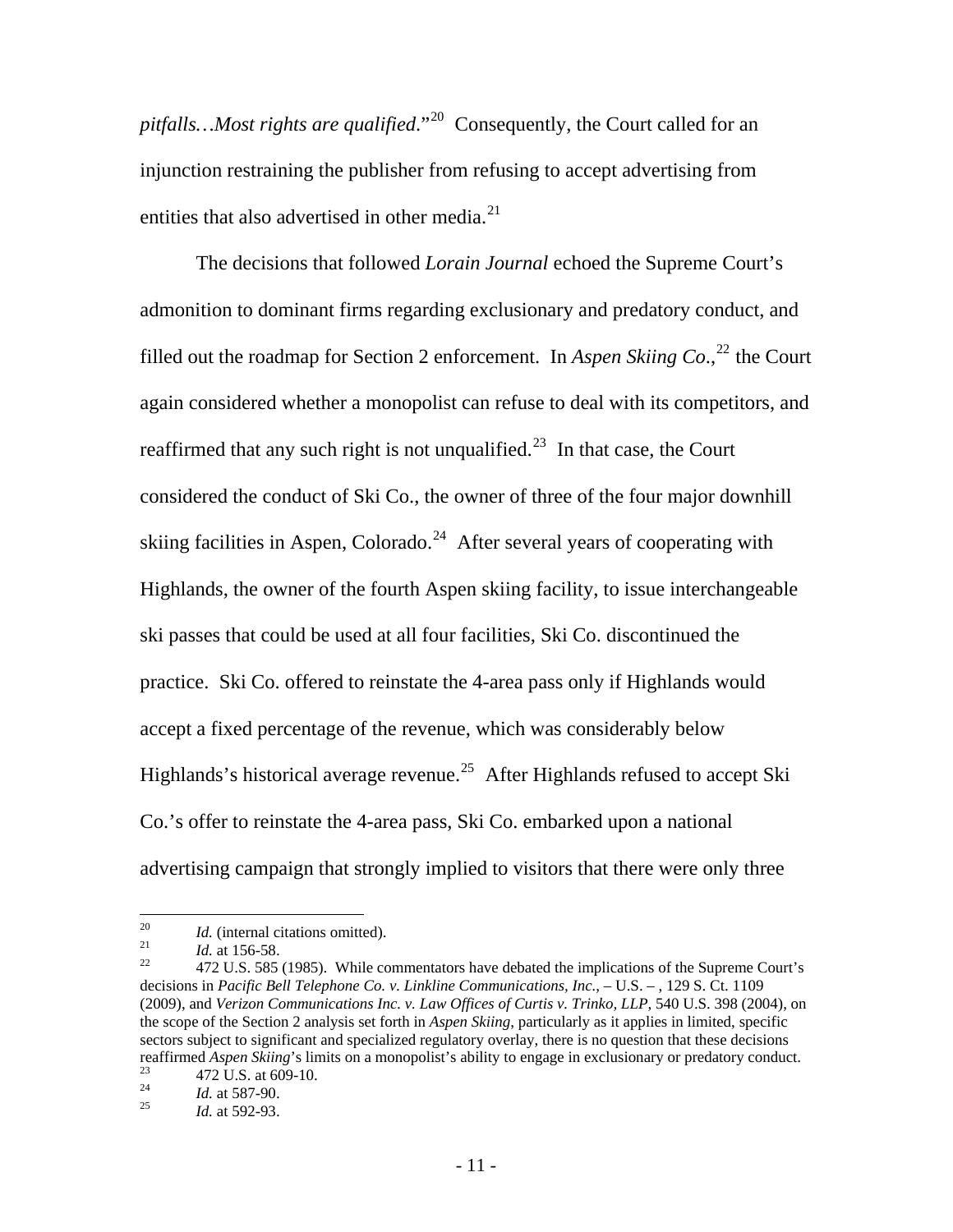ski mountains in the area.<sup>[26](#page-12-0)</sup> Ski Co. also made efforts to frustrate Highlands's ability to market its own multi-area package by refusing to accept Highlands's vouchers, each equal to the price of a daily lift ticket at a Ski Co. mountain, which were guaranteed by an Aspen bank and could be redeemed for face value.<sup>[27](#page-12-1)</sup>

Echoing its previous decision in *Lorain Journal*, the Supreme Court noted that "[t]he high value that we have placed on the right to refuse to deal with other firms does not mean that the right is unqualified."<sup>[28](#page-12-2)</sup> The critical question before the Court was therefore whether Ski Co.'s decision to make "an important change in the pattern of distribution that had originated in a competitive market" was unlawfully exclusionary.<sup>[29](#page-12-3)</sup> In finding that Ski Co. had violated Section 2, the Court considered not only Highlands's steady decline in market share, but significantly, considered the impact of Ski Co.'s conduct on consumers.<sup>[30](#page-12-4)</sup> Expert testimony and anecdotal evidence indicated that the elimination of the 4-area pass deprived skiers of a desired choice; many wanted to ski all four mountains, but would not because their ticket would not permit it. $31$  Finally, the Court identified indicia of Ski Co.'s anticompetitive motivation to discourage skiers from doing business with Highlands. In particular, Ski Co. was unwilling to accept Highlands's vouchers, even though it entailed no cost to itself and would have satisfied potential customers. In other words, Ski Co. appeared willing to sacrifice

<span id="page-12-1"></span><span id="page-12-0"></span> $26\,$ 

<sup>26</sup>*Id.* at 593. 27 *Id.* at 593-94. 28 *Id.* at 601.

<span id="page-12-2"></span>

<span id="page-12-5"></span><span id="page-12-4"></span>

<span id="page-12-3"></span><sup>29</sup>*Id.* at 603-05. 30 *Id.* at 605-10. 31 *Id.* at 605-06.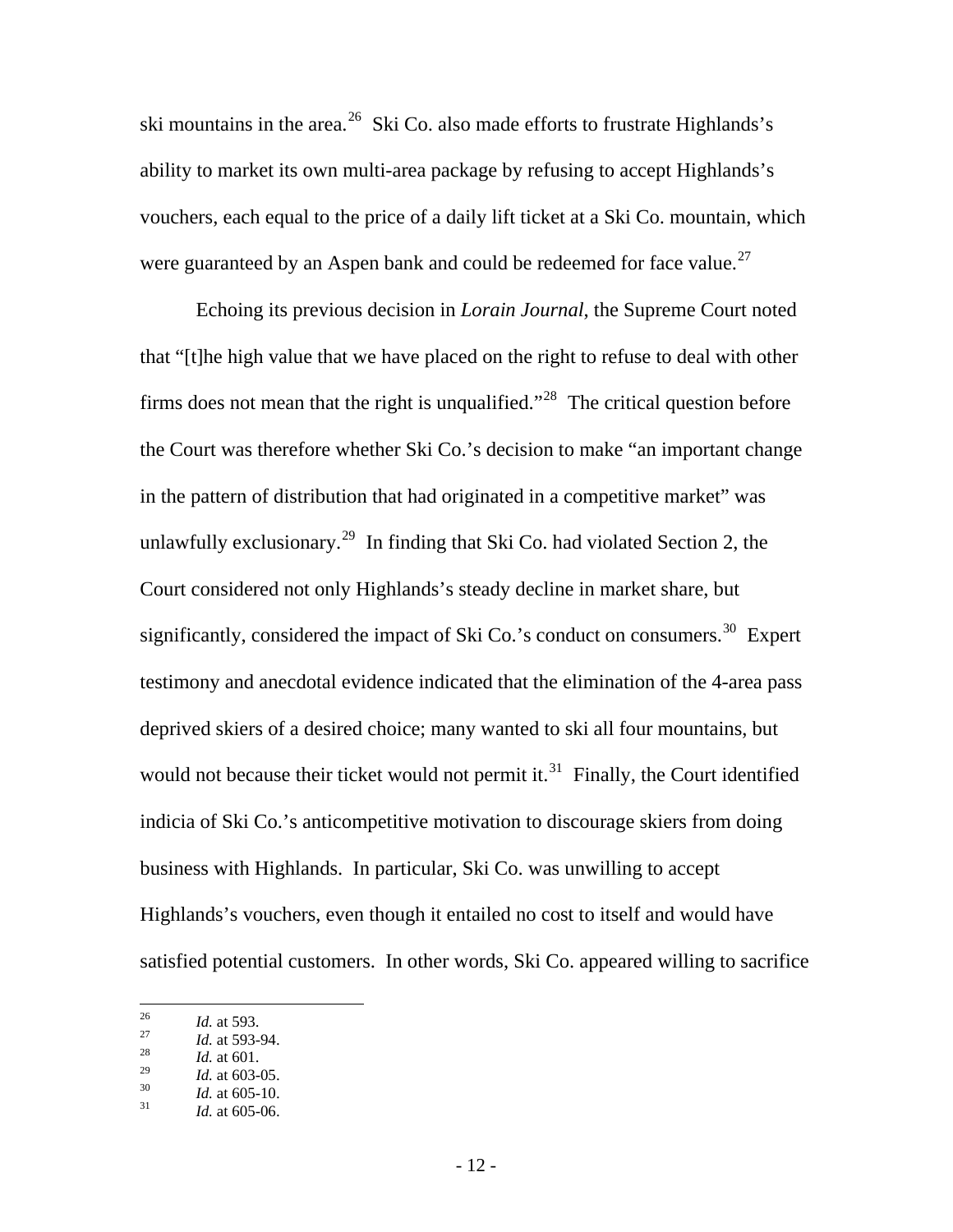short-run benefits and consumer goodwill in exchange for a perceived long-run impact on Highlands's business.<sup>[32](#page-13-0)</sup> Moreover, Ski Co. acted markedly different in Aspen than it did in another Colorado ski area, where it owned only one mountain and continued to cooperate in providing access to a four mountain pass.<sup>[33](#page-13-1)</sup> Thus, as Judge Posner put it, *Aspen Skiing* stands for the proposition that dominant firms can be expected to deal with their rivals where "cooperation is indispensable to effective competition."<sup>[34](#page-13-2)</sup>

Following these Supreme Court cases, the Government and private parties have successfully challenged unlawful exclusionary conduct that harms consumers and competitors. *United States v. Dentsply International, Inc.*<sup>[35](#page-13-3)</sup> *United States v. Microsoft*, [36](#page-13-4) and *Conwood Co. v. United States Tobacco Co*. [37](#page-13-5) are strong examples of successful challenges to exclusionary conduct and the Department will look to them in establishing its Section 2 enforcement priorities. In particular, following the D.C. Circuit's decision in *United States v. Microsoft*, we will need to look closely at both the perceived procompetitive and anticompetitive aspects of a dominant firm's conduct, weigh these factors, and determine whether on balance the net effect of this conduct harms competition and consumers. Going forward,

 $32$ 

<span id="page-13-2"></span>

<span id="page-13-1"></span><span id="page-13-0"></span><sup>32</sup>*Id.* at 610-11. 33 *Id.* at 603 n.30. 34 *Olympia Equip. Leasing Co. v. W. Union Tel. Co*., 797 F.2d 370, 377–78 (7th Cir. 1986). Carl Shapiro, Deputy Assistant Attorney General for Economics, elaborated on this principle as to network industries, explaining that the strategic denial of access to a network facility controlled by a dominant firm can deny "consumers the full benefits of technological progress that a dynamically competitive market would offer." Carl Shapiro, *Exclusivity in Network Industries*, 7 GEO. MASON L. REV. 673, 674 (1999).<br><sup>35</sup> 399 F.3d 181 (3d Cir. 2005).<br><sup>36</sup> 353 E 3d 34 (D.C. Cir. 2001) (an banc).

<span id="page-13-4"></span><span id="page-13-3"></span>

 $\frac{36}{37}$  253 F.3d 34 (D.C. Cir. 2001) (en banc).<br> $\frac{200 \text{ E } 34.768}{656}$  (6th Cir. 2002).

<span id="page-13-5"></span><sup>37 290</sup> F.3d 768 (6th Cir. 2002).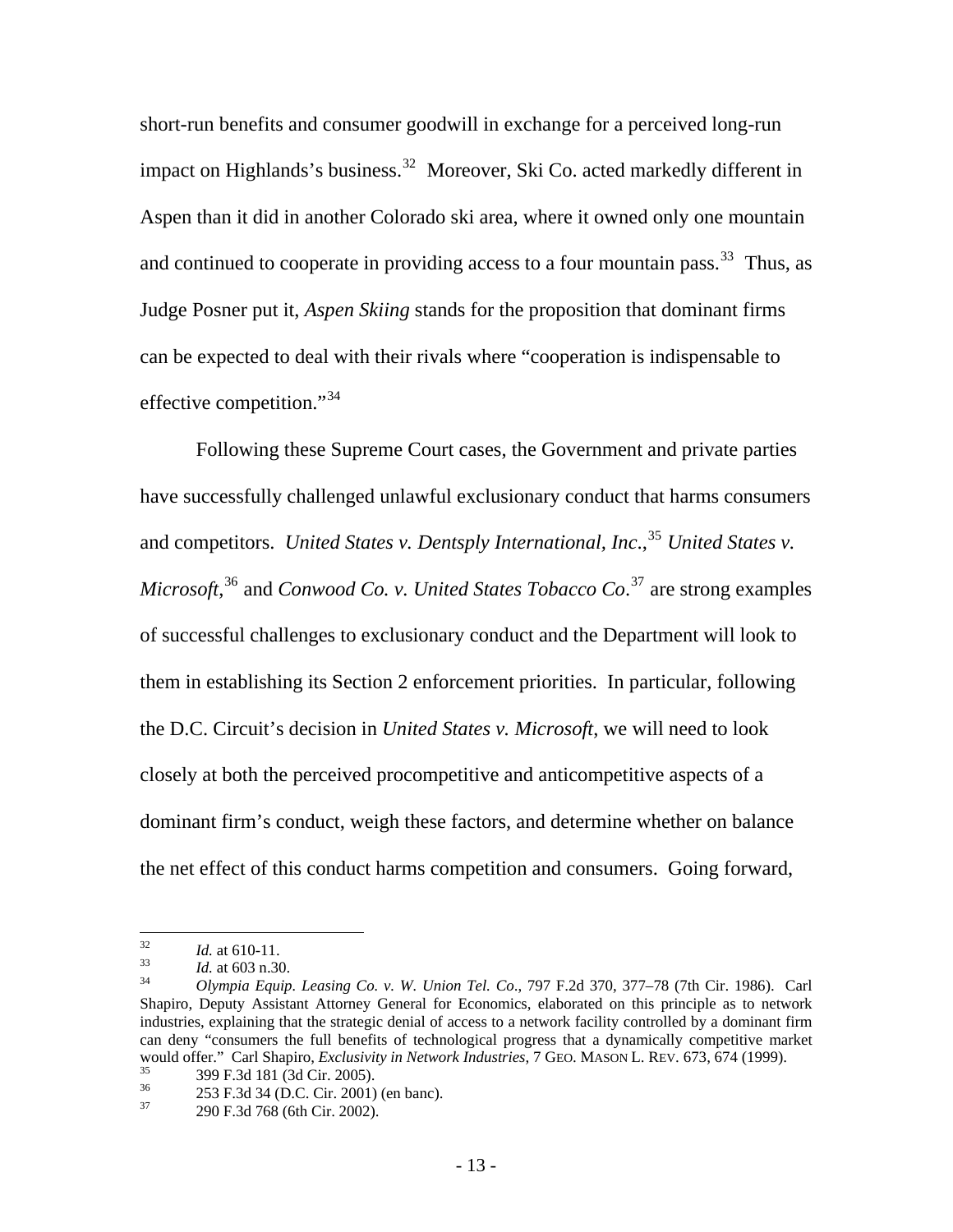the Department is committed to aggressively pursuing enforcement of Section 2 of the Sherman Act in furtherance of the principles embodied in these cases.

We do not lightly withdraw the Report. In this instance, however, we concluded that the message sent by the doctrinal implications of this Report is too problematic to let stand. In short, while preserving the right of firms with market power to continue to compete, we cannot allow them a free pass to undertake predatory or unjustified exclusionary acts.

#### Section 1 Enforcement

 Continued criminal and civil enforcement under Section 1 of the Sherman Act will also be an important part of the Antitrust Division's response to the distressed economy.

#### *Criminal Enforcement*

The Antitrust Division's criminal enforcement program in recent years has obtained unprecedented success in cracking large domestic and international cartels, resulting in increasingly higher criminal fines and longer jail sentences for offenders. In the first six months of the current fiscal year, nearly \$1 billion in criminal fines were obtained against corporate defendants, and the longest jail sentence for a one-count Sherman Act offense was imposed. In the last three years, over \$2 billion in criminal fines and more than 162 years in jail time have been imposed in cases prosecuted by the Division.

With the higher levels of concentration and economic instability, markets are increasingly vulnerable to collusion and other fraudulent activity. We are

- 14 -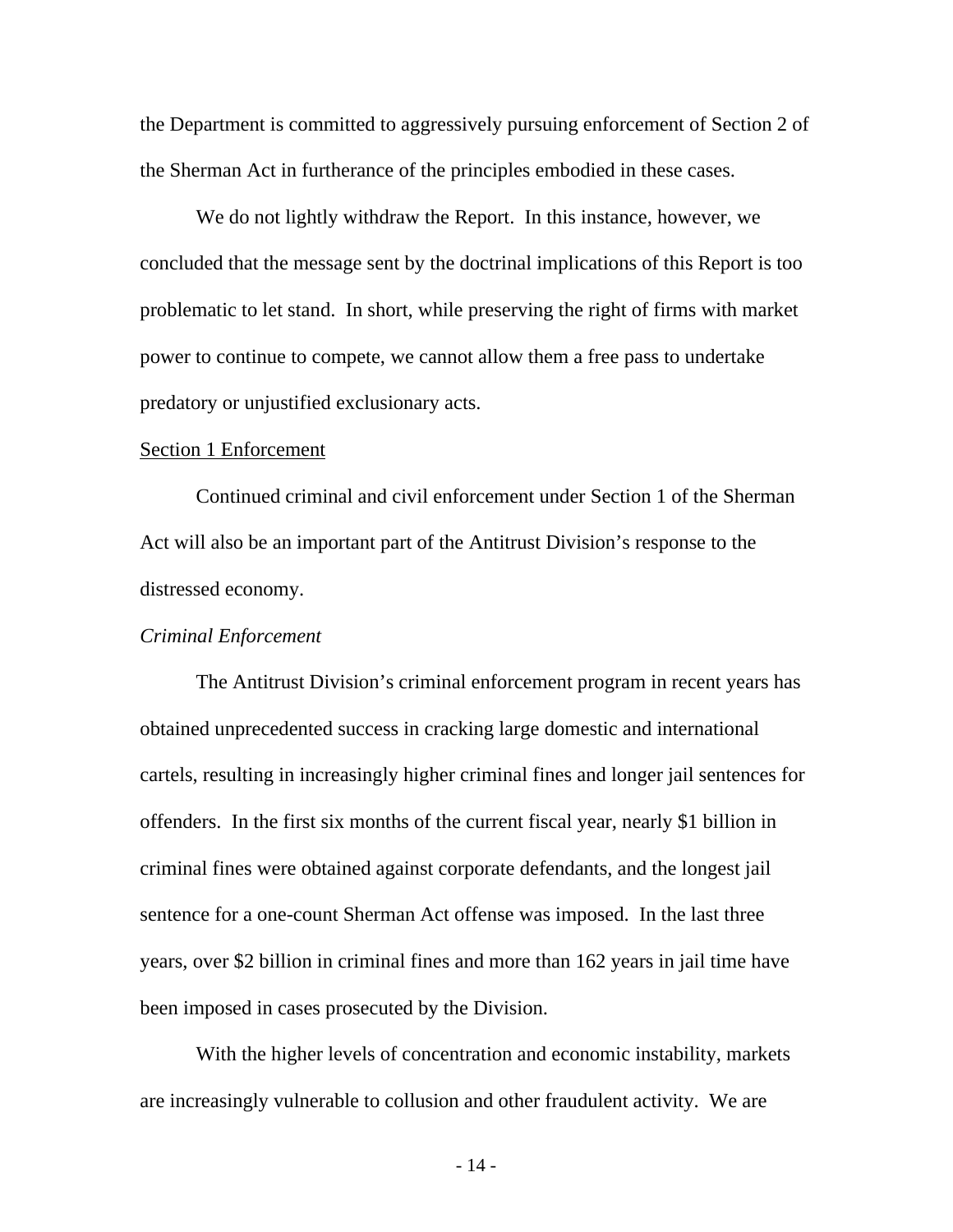especially concerned that the recent infusion of vast amounts of federal funding to distressed industries and stimulus money to federal, state, and local governments may lead to increased collusion and fraudulent activity. Outreach and cooperation with those involved in the public procurement process are important parts of preventing and identifying such illegal conduct.

I am pleased to report that the Antitrust Division is pioneering new territory in its efforts to reach at-risk public sectors. We have launched the Antitrust Division Recovery Initiative, a program developed in response to the enactment of the American Recovery and Reinvestment Act ("ARRA"), an act that provides for significant appropriations to stimulate the country's economic recovery. Recognizing the substantial risk that ARRA funded agencies will be vulnerable to collusion and other fraudulent activity, the Antitrust Division has dedicated significant resources to assist agencies receiving ARRA funds in detecting and deterring criminal antitrust offenses. As part of this Initiative, the Division is providing training to the investigative arms of agencies receiving ARRA funds, as well as the procurement officials from those agencies responsible for the expenditure of such funds. By the end of this month, Division attorneys will have provided training to over 8,000 agents, auditors, grant recipients, and other procurement professionals. Through this Initiative, the Antitrust Division hopes to make a significant impact on the overall prevention of fraud, waste, and abuse relating to the use of ARRA funds.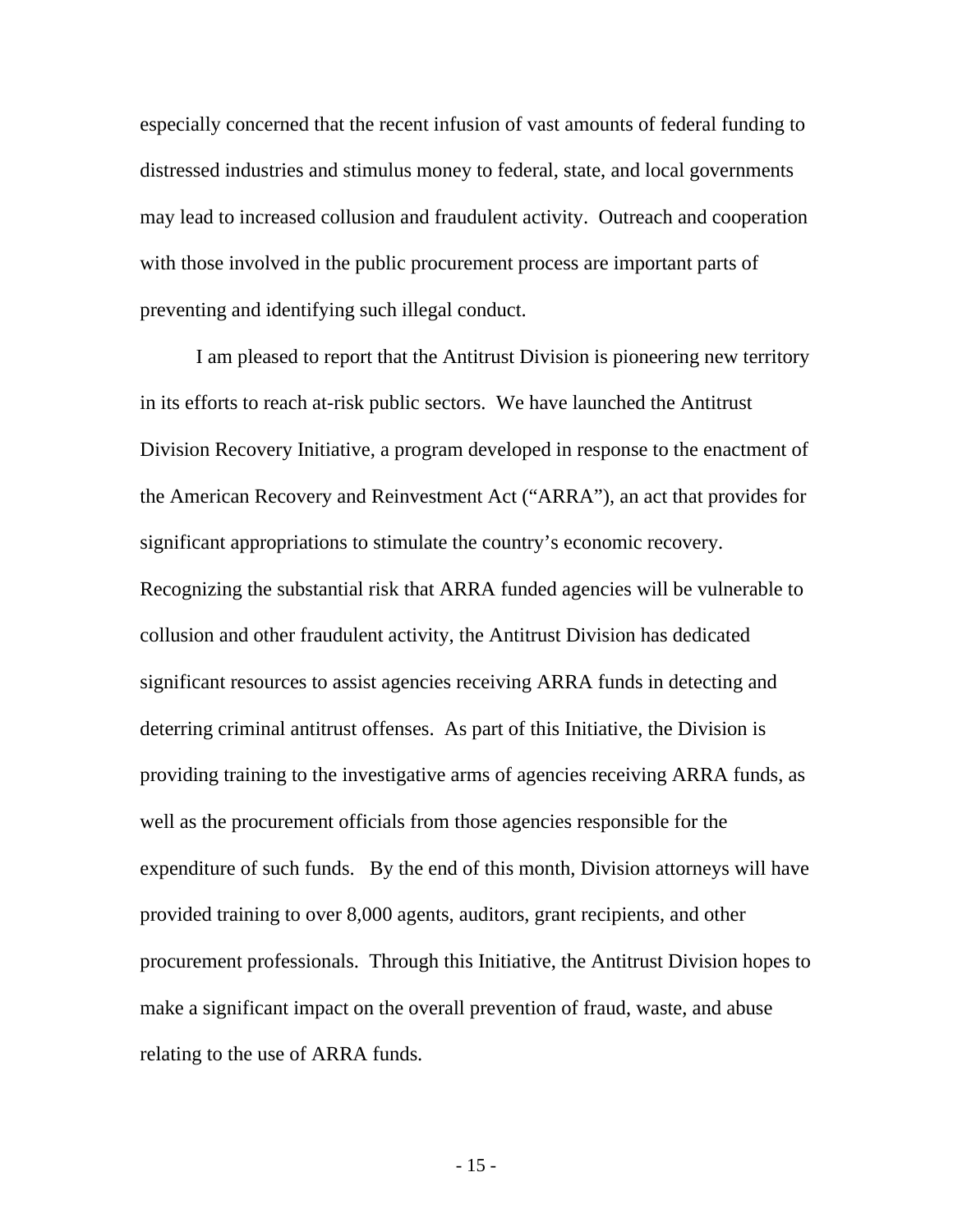We will work hard to enable the Antitrust Division program to establish direct lines of communication with agency Inspector Generals ("IGs") and state investigative authorities to assist these officers in preventing – as well as detecting – fraud and abuse. Consequently, in the event that preventive efforts fail, we will be there to investigate and swiftly prosecute individuals and entities responsible for criminal antitrust violations.

#### *Civil Merger and Non-Merger Enforcement*

 On the civil front, the Antitrust Division will continue its push forward with merger and non-merger investigations. In particular, it is my hope that the Antitrust Division, drawing upon the significant expertise of my new leadership team, will have the opportunity to explore vertical theories and other new areas of civil enforcement, such as those arising in high-tech and Internet-based markets. Increasingly, Americans are relying on high-tech solutions in the home and the workplace and enjoying the fruits of innovation in those markets that have been spurred on by competition between rival firms. We thus plan to devote attention to understanding the unique competition-related issues posed by these markets. In the past, the Antitrust Division was a leader in its enforcement efforts in technology industries, and I believe we will take this mantle again. In so doing, I am cognizant that we must find the right balance to ensure that when intellectual property is at issue, competition is not thwarted through its misuse or illegal extension.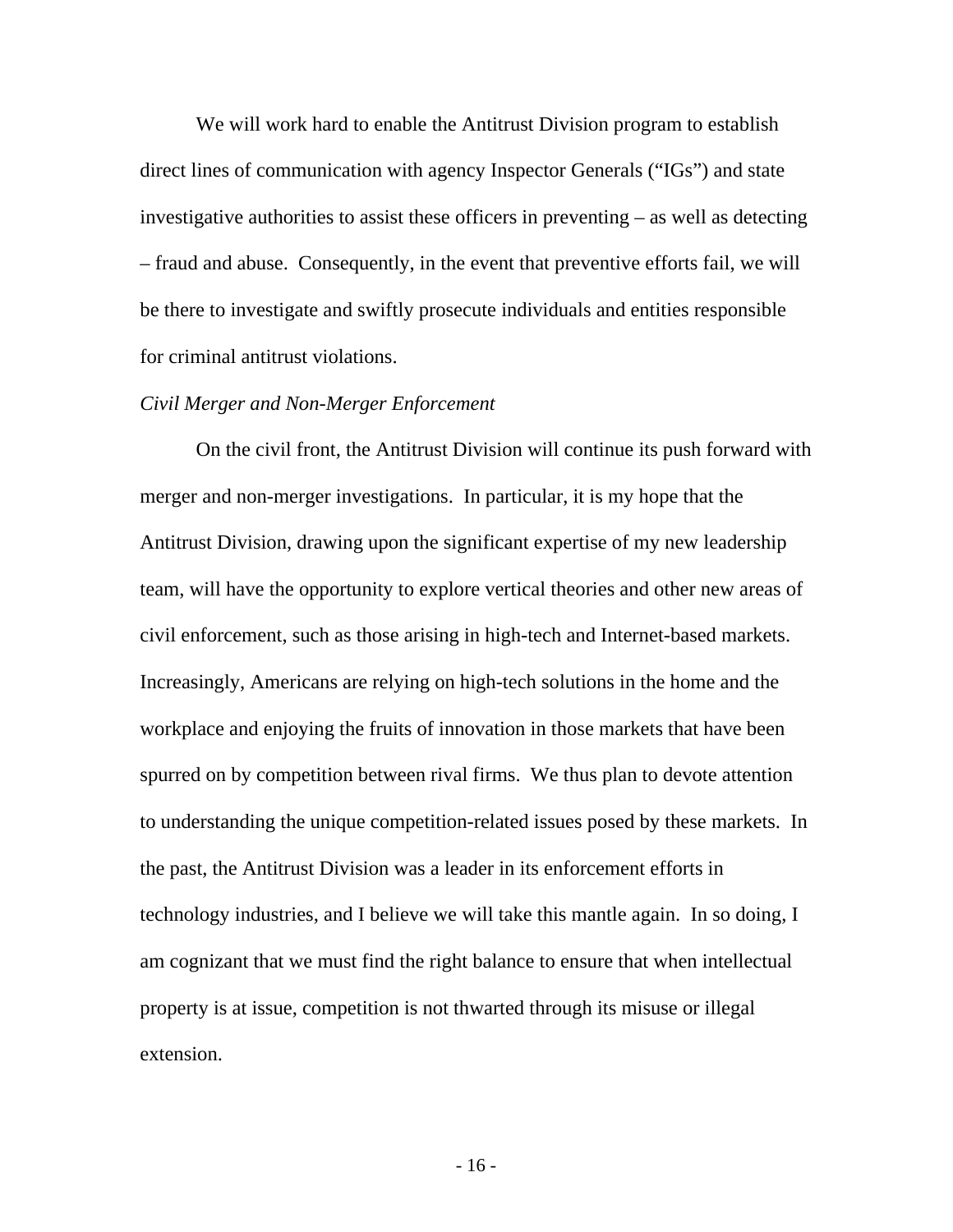#### **IV. Thinking Ahead: New Ideas**

 Antitrust authorities must continue to look forward in order to remain at the forefront of the dialogue, economic learning, and the development of legal doctrine. While our most pressing challenges relate to enforcement in the distressed economy, there are other important issues awaiting our attention.

Not only is the Antitrust Division charged with enforcing the antitrust laws, but it also supports the development of competition policy more broadly. In my view, we cannot develop sound antitrust policy merely on a case-by-case basis. Instead, as I have charged the Division's staff, we must consider the overall state of competition in the industries in which we are reviewing potentially anticompetitive conduct or mergers, or providing guidance to regulatory agencies charged with industry oversight. We thus must consider market trends and dynamics, and not lose sight of the broader impacts of antitrust enforcement.

Rigorous economic analysis has been, and will continue to be, at the foundation of the Division's antitrust policy. The focus of this fundamental analysis needs to be on the power of competition in the market to ensure the American consumer's access to the best products at the lowest prices. We need to bring the focus of the economic discourse back to the basic and practical principle: when markets are competitive, the consumer "wins."

Beyond recalibrating our economic analysis, another important and pragmatic aspect of sound antitrust policy is an understanding of the regulatory frameworks governing the industries that are subject to antitrust enforcement. The

- 17 -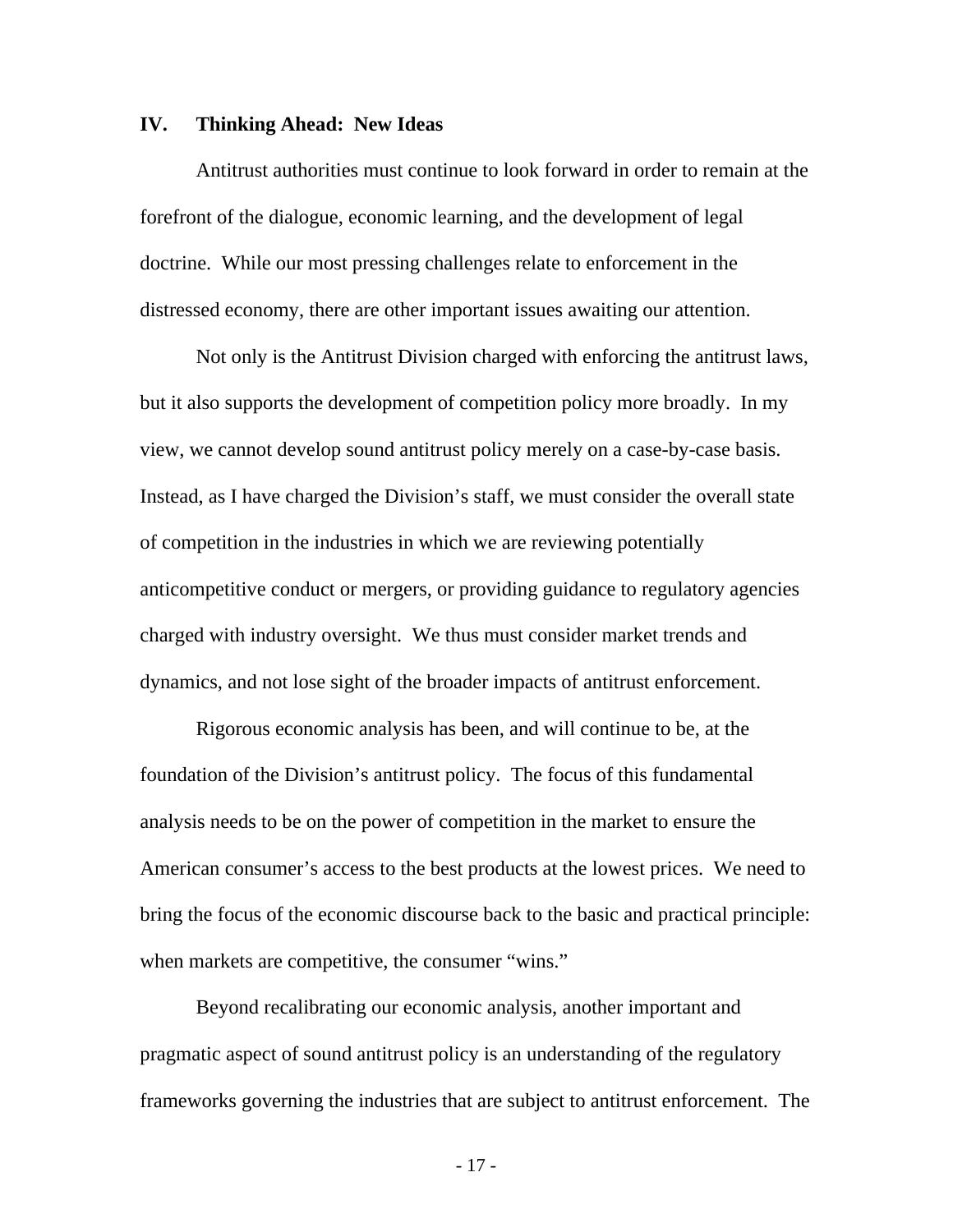Antitrust Division cannot operate in a vacuum, nor can it only focus on the case before it. Antitrust policy and enforcement undoubtedly have a significant impact on affected industries. For this reason, we must bring to our antitrust analysis a comprehensive knowledge of the economic and regulatory environments in which industries operate. This broader understanding of the playing field is particularly critical now, in light of our distressed economy and the new administration's pledge of broad-reaching reforms across numerous industries.

 A final challenge we will face is how to pursue effective enforcement in an era of change and reform. The Obama Administration has pledged broad reforms across numerous industries, including banking, healthcare, energy, telecommunications, and transportation. The Antitrust Division will need to contribute our experience and expertise to these reform efforts. Indeed, part of our efforts will be to foster inter-agency discussions regarding the competition-related issues posed by existing and proposed regulations and policies, and to play an active role in competition advocacy. Our review of these industries may reveal that antitrust enforcement is but one of the necessary elements of a broader approach requiring the expertise of other agencies and potential legislative solutions. If that is the case, the Antitrust Division will be at the table with other key decision-makers to make the case for competition policy, underscore the importance of antitrust enforcement, and advocate for America's consumers.

- 18 -